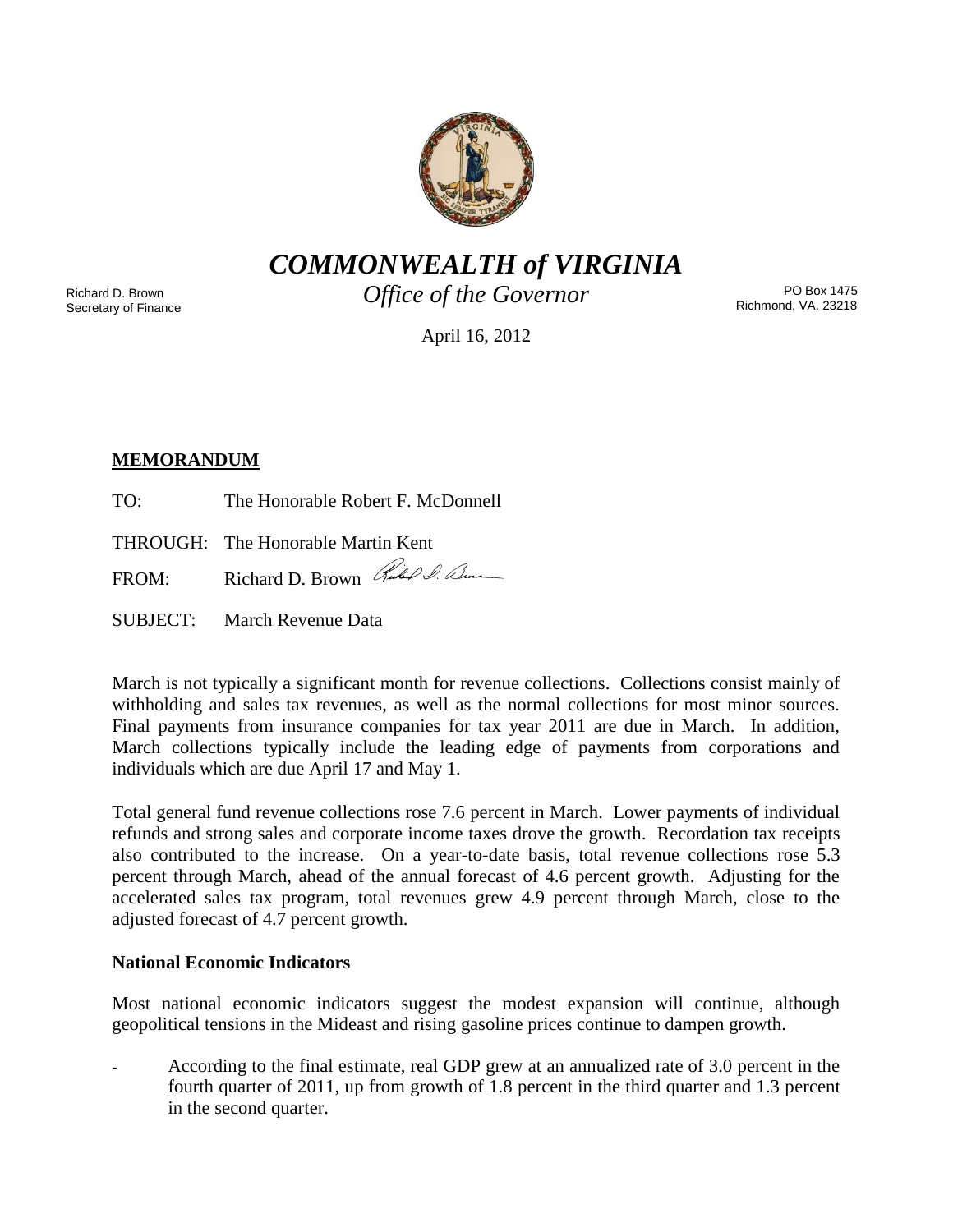- Labor market conditions weakened in March. Employers added 120,000 jobs, far below expectations. Unusually warm weather in January and February may have shifted some hiring into those two months. For the first three months of the year, job gains averaged 212,000. In a separate report, the unemployment rate fell from 8.3 percent to 8.2 percent in March, largely due to a contraction in the labor force.
- Initial claims for unemployment fell by 6,000 to 357,000 during the week ending March 31, while the four-week moving average fell from 366,000 to 361,750. The level of initial claims is consistent with a healthy labor market.
- The Conference Board's index of leading indicators rose 0.7 percent in February, its fifth consecutive monthly gain. The rise in the index suggests the recovery is gaining momentum.
- The Conference Board's index of consumer confidence fell by 1.4 points to 70.2 in March. Although the present situation component rose in March with the improving labor market, the expectations component declined amid fear of rising gas prices and the outlook for inflation.
- Conditions in the manufacturing sector improved in March as the Institute of Supply Management index rose from  $52.4$  to 53.4, its 32<sup>nd</sup> month of expansion.
- The CPI rose 0.4 percent in February and stands 2.9 percent above February 2011, with most of the increase due to rising gas prices. Core inflation (excluding food and energy prices) rose 0.1 percent, and has increased 2.2 percent from February 2011.
- The Federal Reserve announced at its March meeting that it will keep the federal funds rate target unchanged at 0.0 to 0.25 percent, stating that economic conditions "are likely to warrant exceptionally low levels for the federal funds rate at least through late 2014."

## **Virginia Economy**

The Virginia Employment Commission released re-benchmarked employment data for calendar years 2010 and 2011. As expected, the data were revised upward. With the revision, payroll employment grew 1.0 percent in Virginia over fiscal year 2011 and the first half of fiscal year 2012, compared with 0.5 percent growth in the previously reported data. Following are the revised growth rates in the major metro areas over the first six months of the fiscal year, with the previously reported growth in parentheses: Northern Virginia rose 1.7 percent (+0.6 percent); Hampton Roads grew 0.2 percent (-0.4 percent); and Richmond-Petersburg rose 1.2 percent (-0.9 percent).

The revised seasonally adjusted data show that the Commonwealth lost about 186,100 jobs during the recession and has regained about 116,500 or 63 percent of those jobs since hitting a trough in February 2010.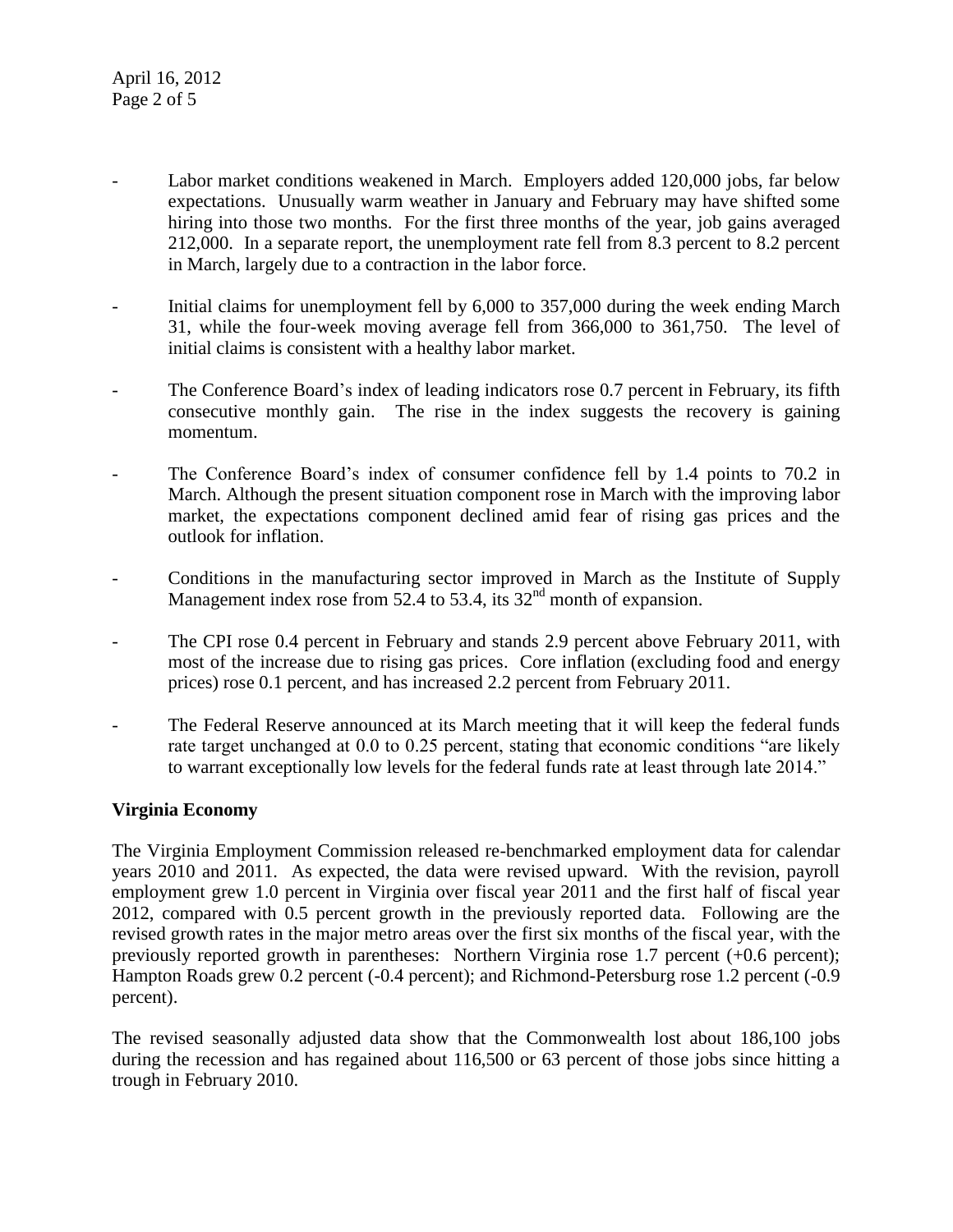April 16, 2012 Page 3 of 5

In February, the most recent month available, Virginia employment rose 1.0 percent from February of last year. Northern Virginia posted growth of 1.4 percent; Hampton Roads rose 0.3 percent; and Richmond-Petersburg rose 1.7 percent. The unemployment rate in the Commonwealth rose 0.1 percentage point to 6.1 percent in February.

The Virginia Leading Index rose 0.8 percent in February after increasing 0.6 percent in January. All components except auto registrations improved in February. The Leading Index rose in six of the eleven major metro areas in the Commonwealth. The indexes for Bristol, Charlottesville, Danville, Lynchburg and Roanoke posted modest decreases.

#### **March Revenue Collections**

March is not typically a significant month for revenue collections. Total general fund revenue collections rose 7.6 percent in March. Lower payments of individual refunds and strong growth in sales and corporate income tax drove the increase. On a year-to-date basis, total revenue collections rose 5.3 percent through March, ahead of the annual forecast of 4.6 percent growth. Adjusting for the accelerated sales tax program, total revenues grew 4.9 percent through March, close to the adjusted forecast of 4.7 percent growth.

*Net Individual Income Tax (67% of general fund revenues)*: Through March, collections of net individual income tax rose 6.0 percent from the same period last year, very close to the annual estimate of 5.9 percent growth. Performance in each component of individual income tax is as follows:

*Individual Income Tax Withholding (64% of general fund revenues)*: Collections of payroll withholding taxes fell 5.0 percent in March. March had one less deposit day than March of last year, and one less Wednesday. Wednesday is usually the largest payroll withholding day of the week and last year March had five Wednesdays. This year, the leap year pushed an extra Wednesday into February instead of March. Year-to-date, withholding collections grew 3.4 percent compared with the same period last year, slightly trailing the projected annual growth rate of 3.8 percent.

*Individual Income Tax Nonwithholding (16% of general fund revenues)*: March is not typically a significant month for collections in this source. A total of \$118.0 million was collected in March, compared with \$111.4 million in March of last year. Year-to-date, nonwithholding collections rose 11.4 percent over the same period last year, trailing the annual estimate of 12.6 percent growth. The majority of the remaining collections in nonwithholding will occur in April and May, with both final payments for tax year 2011 and estimated payments for the current year due May 1.

*Individual Income Tax Refunds*: TAX issued \$344.1 million in refunds in March compared with \$419.7 million last year. Year-to-date, refunds have fallen 6.1 percent, compared with the annual estimate of a 3.0 percent increase.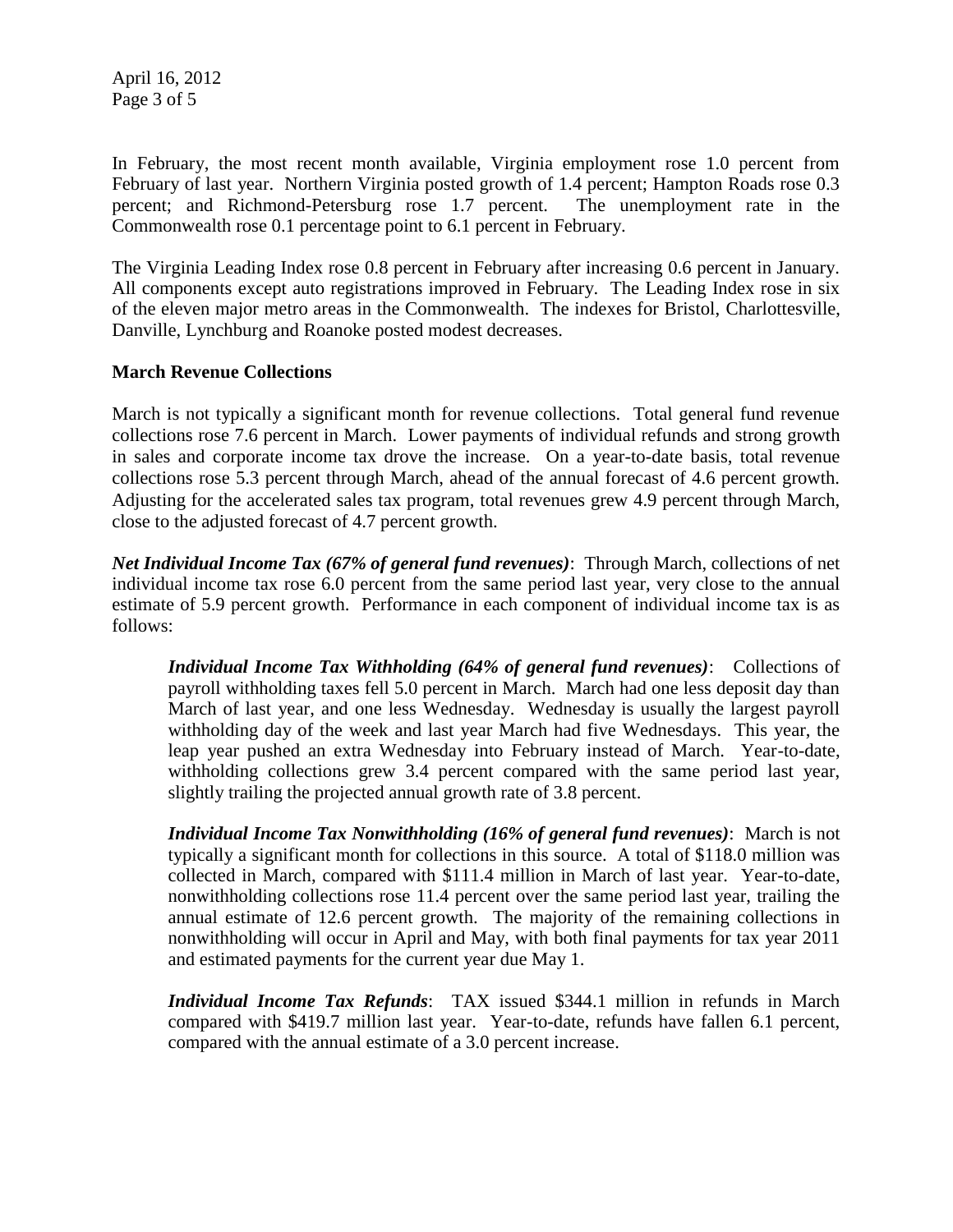Since the filing season began in January, TAX has issued about 1.6 million refunds, about the same number as last year. The average size of these refunds is six percent lower than last year.

*Sales Tax (19% of general fund revenues)*: Collections of sales and use taxes, reflecting February sales, rose 11.1 percent in March. On a year-to-date basis, collections have risen 5.7 percent, compared with the annual estimate of 1.8 percent growth. The strong year-to-date growth is due to the partial repeal of the accelerated sales tax program, which ended the participation of numerous small dealers. Adjusting for this legislation, sales tax collections have grown by 4.0 percent year-to-date, ahead of the economic-base forecast of 2.5 percent growth.

*Corporate Income Tax (5% of general fund revenues)*: March is not generally a significant month for collections in this source. Collections of corporate income taxes were \$96.8 million in March, compared with \$83.2 million last March. Year-to-date collections in this source have risen 4.8 percent, ahead of the annual estimate of a 0.7 percent increase.

*Wills, Suits, Deeds, Contracts (2% of general fund revenues)*: Collections of wills, suits, deeds, and contracts – mainly recordation tax collections – were \$28.1 million in March, compared with \$22.4 million in March of last year. On a year-to-date basis, collections are up 7.2 percent, lagging the annual forecast of 10.8 percent growth.

*Insurance Premiums (2% of general fund revenues)*: Final payments from insurance companies for tax year 2011 were due in March. Collections in this source were \$16.0 million in March compared with \$17.3 million in March of last year. For the fiscal year-to-date, net insurance premiums tax collections are \$41.2 million compared with \$71.2 million during the same period last year. The difference is a result of smaller estimated payments received in September and December. The slow commercial real estate market and lower business and housing valuations are likely dampening premium growth.

#### **Other Revenue Sources**

The following list provides data on March collections for other revenue sources:

|                                  | <b>Year-to-Date</b> | Annual<br><b>Estimate</b> |
|----------------------------------|---------------------|---------------------------|
| Interest Income (1% GF revenues) | $-6.7\%$            | 1.1%                      |
| ABC Taxes (1% GF revenues)       | 4.5%                | 1.0%                      |

*All Other Revenue (3% of general fund revenues)*: Receipts in All Other Revenue rose 9.1 percent in March – \$32.5 million compared with \$29.8 million last March. On a year-to-date basis, collections of All Other Revenue fell 0.9 percent, trailing the annual estimate of a 0.3 percent decline.